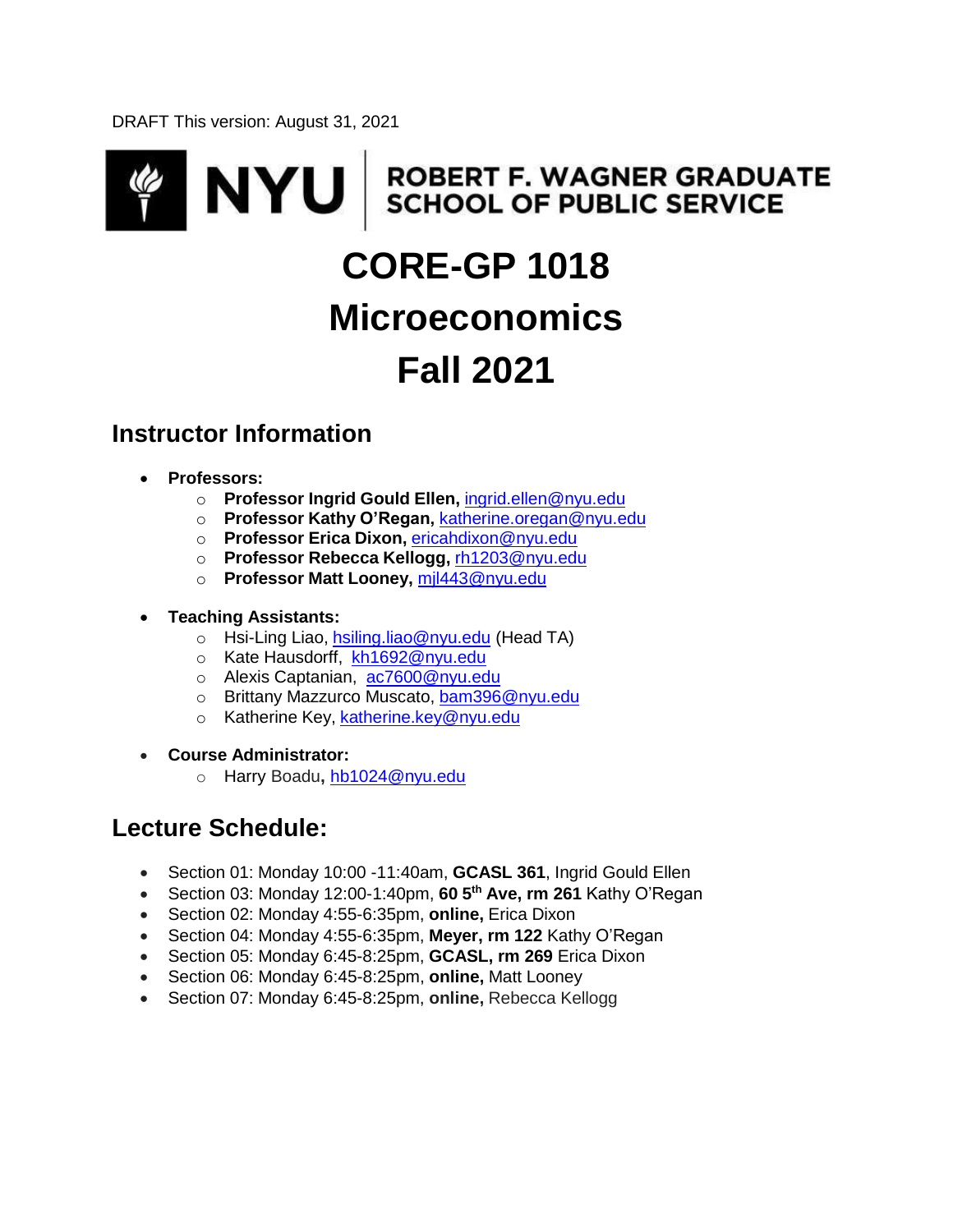# **Recitation Schedule:**

- Section 08: Monday 9:00-10:00pm, **online,** Katherine Key
- Section 09: Tuesday 12:30-1:30pm, **online,** Kate Hausdorff
- Section 010: Tuesday 5:30-6:30pm, **Tisch Hall, rm LC9** Hsi-Ling Liao
- Section 011: Tuesday 9:00-10:00pm, **online,** Alexis Captanian
- Section 012: Wednesday: 5:00-6:00pm, **online,** Hsi-Ling Liao
- Section 014: Thursday 8:15-9:15am, **online,** Britany Mazzurco Muscato
- Section 015: Fridays 12:30-1:30pm, **online,** Kate Hausdorff

Recitations begin on Monday 13 September and meet on a **Monday through Friday** schedule. All recitations are online except for Section 010: Tuesday 5:30-6:30pm.

 Tuesday recitations will not meet on October 12th, which meets as a Legislative Monday. Students may attend any other recitation that they choose or watch recordings of recitations that week.

# **Tutoring Schedule:**

- The tutoring schedule is posted on the course website.
- All tutoring is online and begins the week of Sep 13th.

# **Course Description and Objectives**

Students completing the course should gain the following knowledge and skills:

- 1. The ability to articulate tradeoffs in terms of opportunity cost, for individuals and for organizations.
- 2. An understanding of comparative advantage and the gains from trade.
- 3. The ability to employ marginal analysis in all types of decision making.
- 4. An understanding of how economic agents (consumers, organizations, workers, etc.) behave and respond to incentives, and how those decisions collectively affect aggregate outcomes.
- 5. An understanding of how markets work, and the ability to analyze the impact of economic events on market and organizational outcomes.
- 6. The ability to recognize the strengths and weaknesses of markets as a way to organize economic activity, and when market failures are likely to arise. An understanding of how public policy can improve market outcomes.
- 7. The ability to analyze and compare the efficiency and equity implications of alternative policy interventions.

The exams and assignments assess all of the above learning objectives.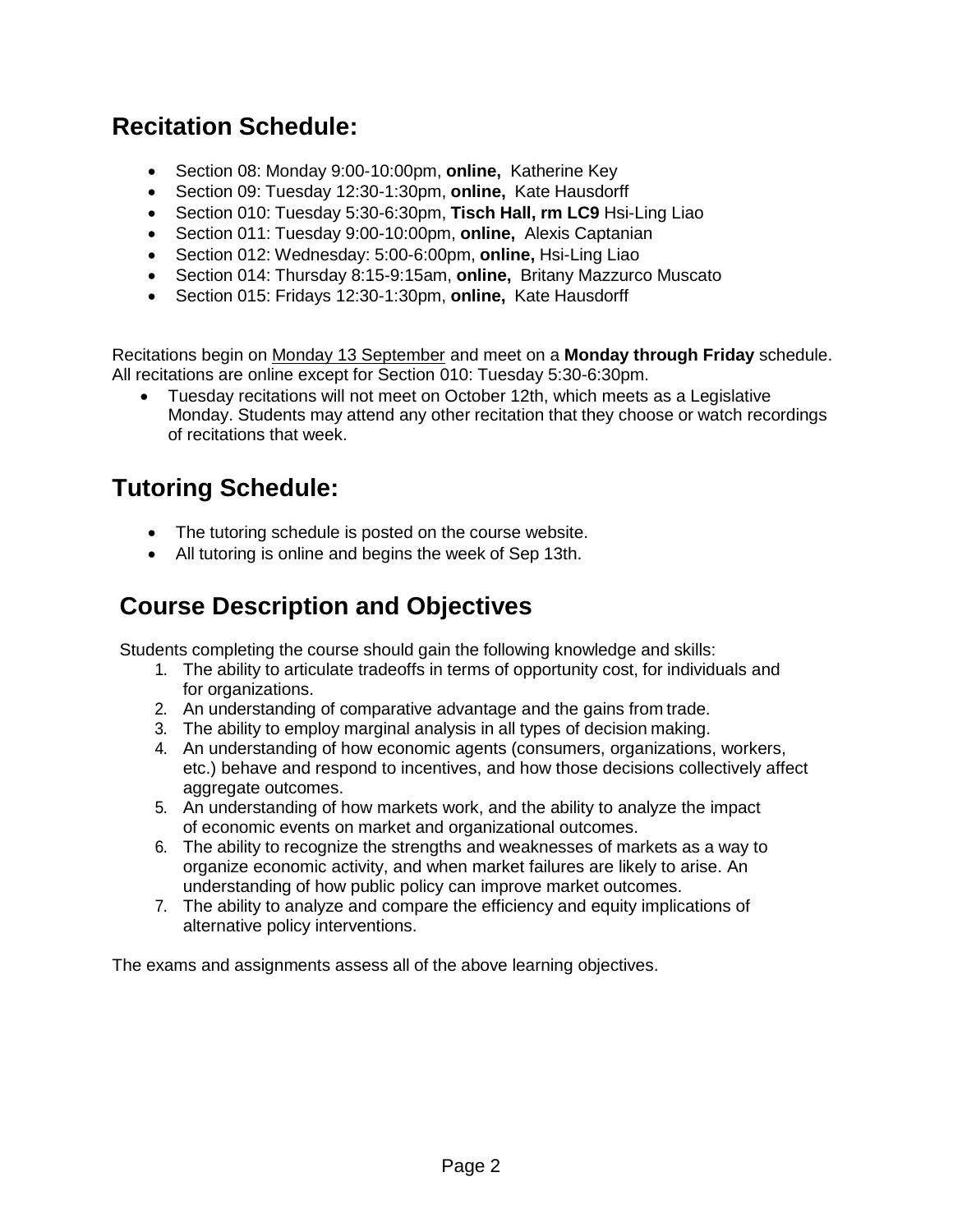# **Math Review**

If you are at all unsure of your basic math, algebra and graphing skills, you should either work through this set of materials before the start of the semester: [Math Review](https://wagner.nyu.edu/portal/students/academics/advisement/quantitative) (https://wagner.nyu.edu/portal/students/academics/advisement/quantitative) or, attend the Wagner Math Review course (NONCR-GP 0906). The next section is:

Section 02 Fridays, 4:55-6:35pm for 5 weeks, 17 September – 15 October

You will need a clear and intuitive grasp of these math and graphing concepts to successfully complete this course. These concepts will not be reviewed in class.

# **Books**

- 1. The required book for the course is McGraw-Hill's **Microeconomics** (**3rd edition**) by Dean Karlan and Jonathan Morduch. Available from the NYU Book Store. The textbook is also available in Course Reserves at Bobst.
- 2. Additional readings will be available on the course website.

# **Course Website on NYU Brightspace**

The site can be accessed from the Academics tab in NYU Home or directly here: [NYU Brightspace](https://brightspace.nyu.edu/d2l/home) (https://brightspace.nyu.edu/d2l/home). If you have not activated your account or have forgotten your password, go to [Start NYU](http://start.nyu.edu/) (http://start.nyu.edu). All announcements and course related documents will be posted on the Brightspace course site. Some class announcements will also be distributed via e-mail. Thus, it is important that you actively use your NYU e-mail account, or have appropriate forwarding set up. Materials on the course site can be accessed by selecting Content from the row of links at the top of the course homepage, and then using the tabs in the left-hand navigation bar. **Materials are organized by class; within each class's tab, the content is sorted into pre-class activities, lecture, post-class activities, and assignments.**

# **Course Requirements**

Readings and Review Question/Problems (pre-class):

Readings should be done prior to the class for which they are listed. The assigned review questions and problems from the textbook should be completed as part of doing the textbook reading. You do not need to hand these in, but we will assume you have done them. The answers to these problems are posted in the pre-class activities section of each class's tab, however, do **not** consult answers before trying the problems on your own.

### Pre-recorded lecture content (pre-class):

You should watch the pre-recorded portion of each lecture (about 15 minutes). The synchronous lecture assumes you have watched the video and attempted any problems/questions it poses; that will be the starting point of class each week.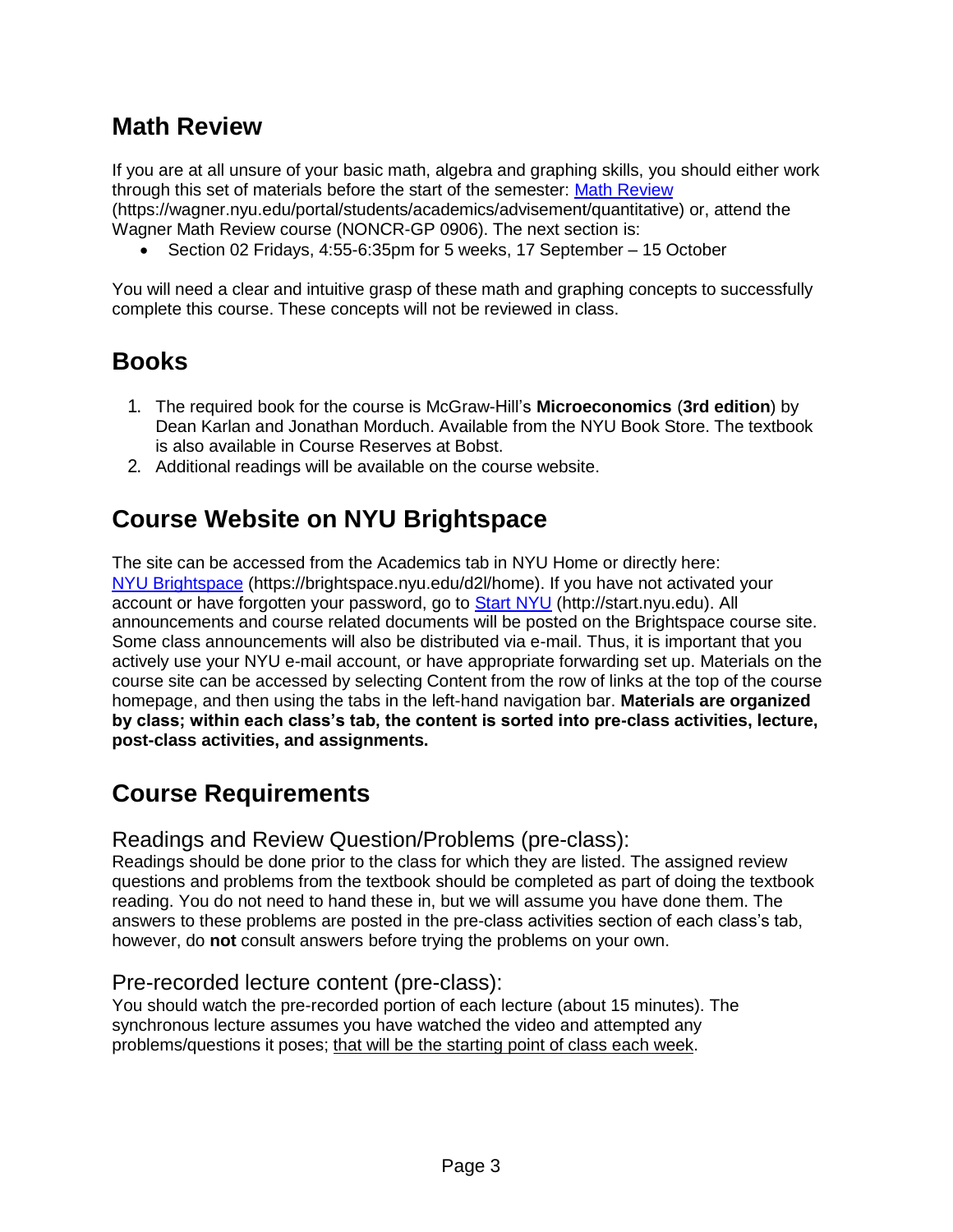### News Analysis and Discussion (pre-class):

For many of the classes, your instructor will assign a specific reading or podcast for discussion along with a set of discussion questions. You should apply economic reasoning to the issues raised in these readings and **jot down your answers to the associated questions** before coming to class. Your answers to these questions will form the basis of in-class discussion.

### Participation (pre-, during, and post-class):

Participation in class is required. Live attendance at lecture is expected, with video on (reach out to instructor for any issues). Each online lecture will also be recorded, and the recording will be available on the course site.

Mini quizzes (pre-class) and assignments (post-class), 10% of grade: Brief **online multiple choice mini-quizzes** on the reading material and pre-class video will be administered through the course site, and will close one hour before your scheduled lecture. You should plan to log in and take the quiz well before the site closes; you cannot be excused from taking a quiz due to last minute connectivity problems. Mini-quizzes provide a rapid assessment of your grasp of pre-lecture material, and will be graded pass/fail. In tallying your score on the mini-quizzes, you are permitted to miss/drop one quiz, without penalty.

**The eleven written assignments** should be completed after the lecture covering that material. They are due one hour before the next lecture. Assignments are reviewed in the weekly recitations. Late assignments will not receive any credit. All assignments are completed online via **Gradescope**. Many assignments ask you to add notation to graphs and tables, and then upload images of your work. JPEG or PDF format is required. You may annotate PDFs directly using a tablet + stylus or print and annotate hard copies and then use your phone to scan or photograph them. A search for "free mobile scanning apps" will yield many suggestions.

These assignments are intended to provide timely feedback on your understanding of key concepts post-lecture and before exams. They are graded pass (check plus/check/check minus) or fail to promote learning. In Grades in Brightspace, your homework score is represented as a number, where  $4 =$  check plus,  $3 =$  check,  $2 =$  check minus, and  $1 =$ incomplete.

### Practice problems (post-class):

The class tabs often include practice problems that you can complete after class for extra practice. Answers are posted, as well as videos with a walk-though on solving the problems. You should complete the practice problem on your own before looking at the answers.

### Additional study materials (post-class):

The recitation handouts (see below) include additional practice problems. Additional videos relating to the lecture topics are available for some classes in the post-class section of each class's tab.

### Exams, 90% of grade:

- **40% of grade:** Online midterm exam. No make-ups.
- **50% of grade:** Online, cumulative final exam. No make-ups.
- **If you have a conflict with the exam dates, you should not take this course.**
- **All exams are two hours long and administered online.**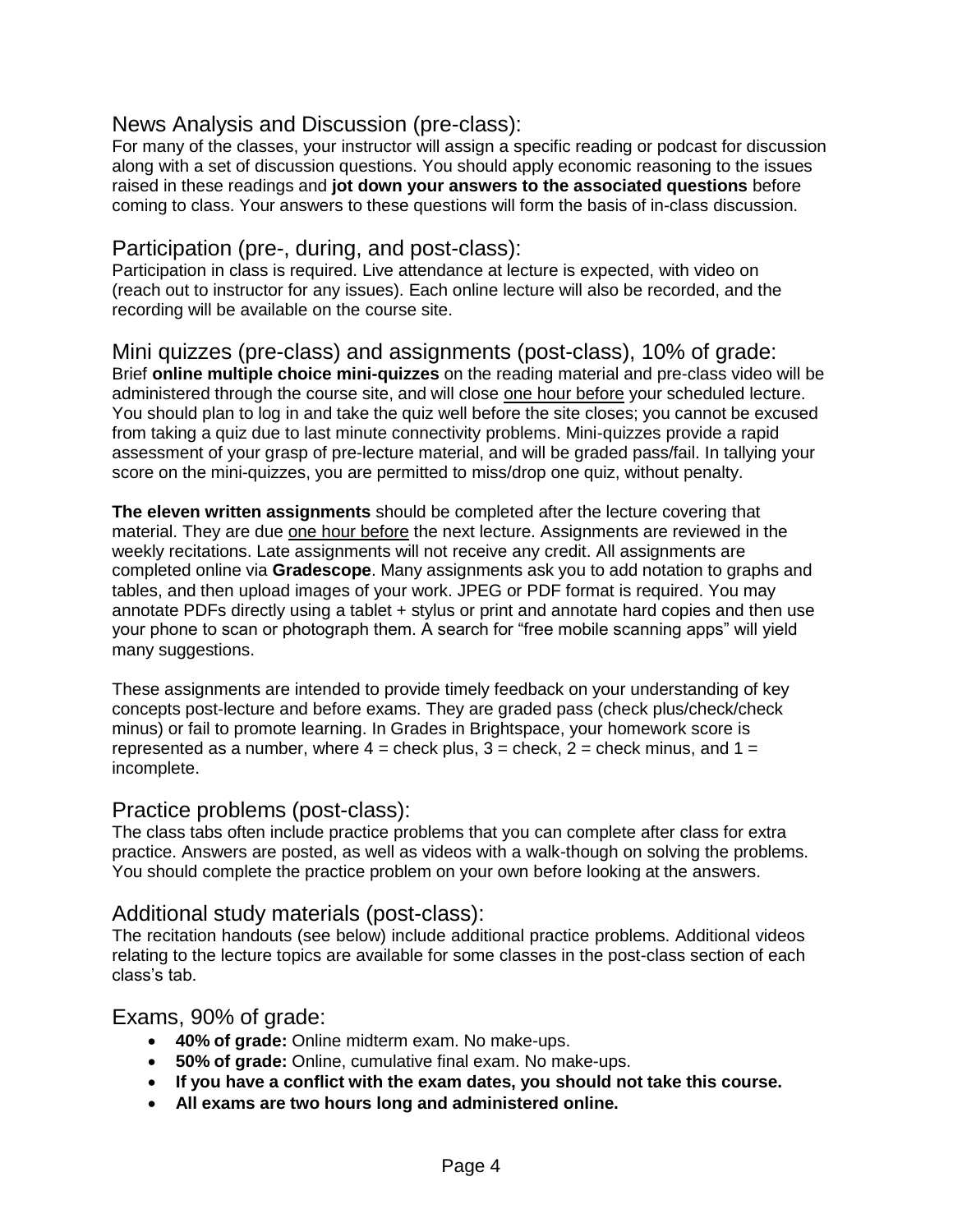# **Recitations and Tutoring**

### Recitations:

**Recitations will not cover new material.** They review material from the previous class primarily by going over problems. These are posted in the post-class activities section of each class's tab. Assignments will be reviewed in recitation and **not** during class. While attendance is not mandatory, you will need to master the content of these recitations to successfully complete the course. The average student will need to attend, and we strongly encourage you to do so at least until the midterm exam.

### Tutoring hours:

We have scheduled tutoring office hours to provide **one-on-one tutoring.** This tutoring is not a substitute for the recitations, but an additional resource for questions best addressed oneon-one.

# **Online Lectures, Recitations and tutoring**

Links to online lectures, recitations and tutoring are in "Course Zoom Links" on the left-hand side of the Content section of the course site. To join a live class session, ensure that you are logged into nyu.zoom.us and then click the link for the scheduled class meeting.

Be sure to login 5-10 minutes prior to the start of class to leave time for troubleshooting, or to have time to say hello to your classmates before class begins. Once you are on Zoom, pick your desired screen/participant view, and troubleshoot if audio or video doesn't automatically turn on. Please make sure that your participant name is your full name [First Last]. For more information, see the [NYU Z](https://nyu.service-now.com/servicelink/search_results.do?sysparm_document_key=kb_knowledge%2Cbd4d4732dbf34f008fd2a2364b961964&sysparm_search=guide%2Bfor%2Bstudents)oom Guide for [Students.](https://nyu.service-now.com/servicelink/search_results.do?sysparm_document_key=kb_knowledge%2Cbd4d4732dbf34f008fd2a2364b961964&sysparm_search=guide%2Bfor%2Bstudents)

Students have 24/7 support to NYU's IT services. Explore the [NYU servicelink](https://nyu.service-now.com/servicelink/search_results.do?sysparm_document_key=kb_knowledge%2Cbd4d4732dbf34f008fd2a2364b961964&sysparm_search=guide%2Bfor%2Bstudents) [knowledgebase](https://nyu.service-now.com/servicelink/search_results.do?sysparm_document_key=kb_knowledge%2Cbd4d4732dbf34f008fd2a2364b961964&sysparm_search=guide%2Bfor%2Bstudents) for troubleshooting and student guides for all NYU-supported tools (like NYU Brightspace, Zoom, etc). Contact [askIT@nyu.edu](mailto:askIT@nyu.edu) or 1-212-998-3333 for 24/7 technology assistance, or [Zoom's 24/7 technical](https://support.zoom.us/hc/en-us/articles/201362003) support and resources.

# **Statement of Academic Integrity**

Academic integrity is a vital component of Wagner and NYU. All students enrolled in this class are required to read and abide by [Wagner's Academic Code.](https://wagner.nyu.edu/portal/students/policies/code) All Wagner students have already read and signed the [Wagner Academic Oath.](https://wagner.nyu.edu/portal/students/policies/academic-oath) Plagiarism of any form will not be tolerated and students in this class are expected to report violations to their professor. If any student in this class is unsure about what is expected of you and how to abide by the academic code, you should consult with your professor.

For this particular course, there are some specific behaviors required to meet our standards of academic integrity:

### Assignments:

While we strongly encourage all students to work in groups, the final write-up of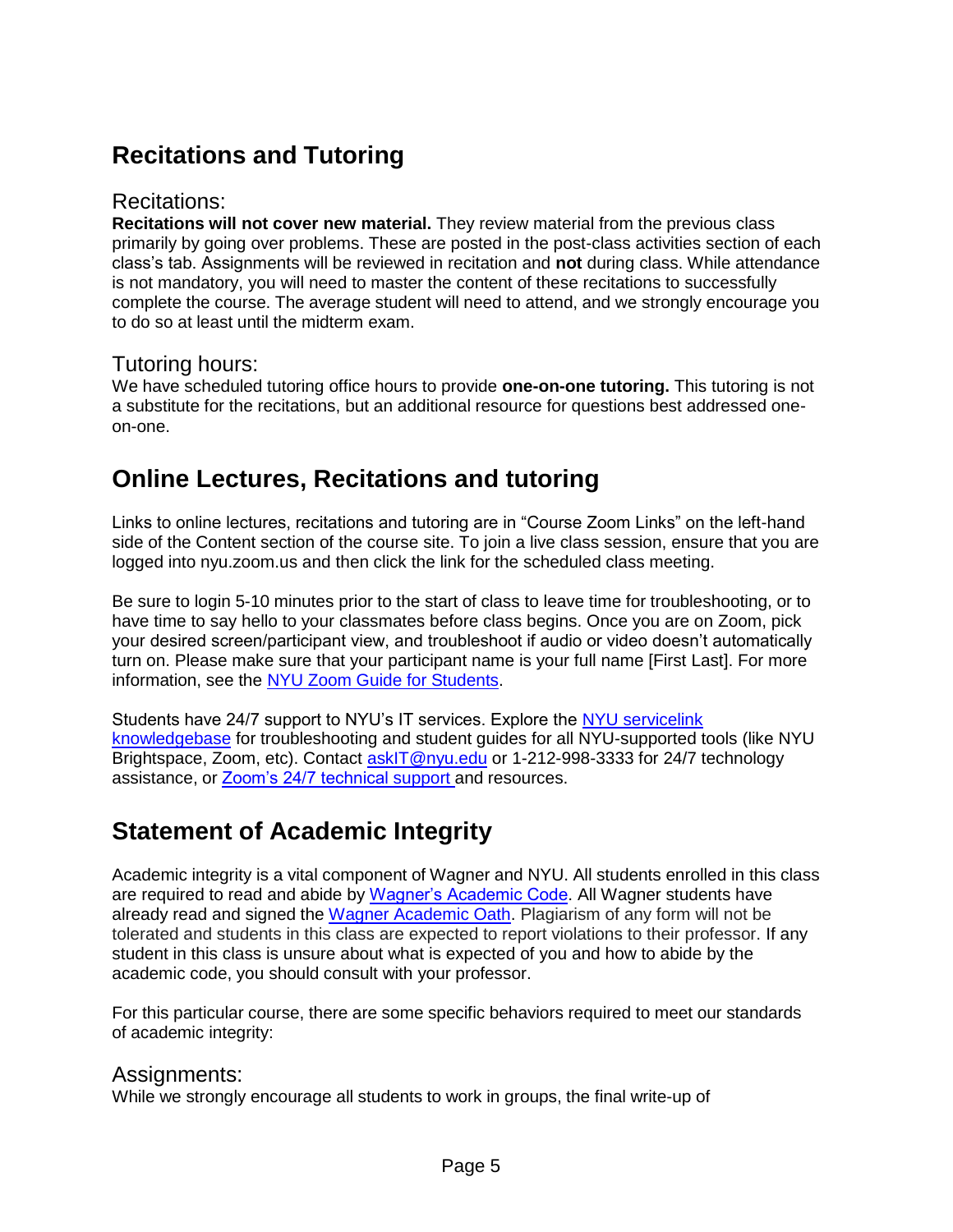assignments must be done individually with no sharing of written answers.

# Exams:

All exams must be the sole work of the individual student. Students may not consult or share information with anyone (other than their professor) during the exams.

Violations of these standards may result in all participating students failing the course and being remanded to the discipline committee for further action.

# **Henry and Lucy Moses Center for Students with Disabilities at NYU**

Academic accommodations are available for students with disabilities. Please visit the [Moses](https://www.nyu.edu/students/communities-and-groups/students-with-disabilities.html) [Center for Students with Disabilities \(CSD\) website](https://www.nyu.edu/students/communities-and-groups/students-with-disabilities.html) and click on the Remote Accommodations or call or email CSD at (212-998-4980 or [mosescsd@nyu.edu\)](mailto:mosescsd@nyu.edu) for information. Students who are requesting academic accommodations are strongly advised to reach out to the Moses Center as early as possible in the semester for assistance.

# **NYU's Calendar Policy on Religious Holidays**

[NYU's Calendar Policy on Religious Holidays](https://www.nyu.edu/about/policies-guidelines-compliance/policies-and-guidelines/university-calendar-policy-on-religious-holidays.html) states that members of any religious group may, without penalty, absent themselves from classes when required in compliance with their religious obligations. Please notify your professor in advance of religious holidays that might coincide with exams to schedule mutually acceptable alternatives.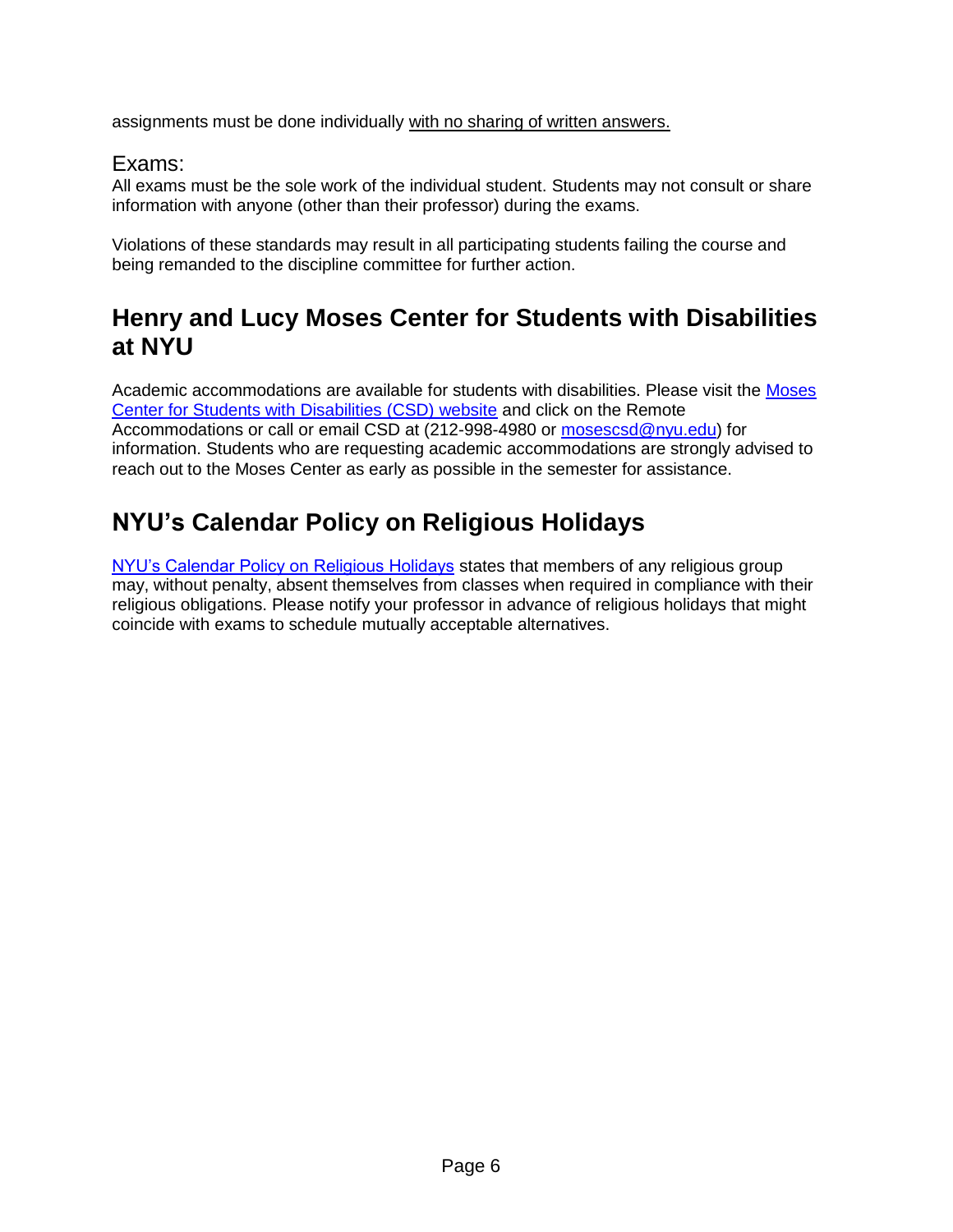# **Detailed Course Outline**

See the course website for details of:

- Reading and review questions/problems (complete before class)
- Pre-class video (complete before class)
- News analysis/discussion questions and mini quizzes (complete before class)
- Practice problems and post-class videos (optional, post class)

# Class 1: Introduction to microeconomics and why it matters for public service

An introduction to microeconomics and its core principles; main methods and tools of economics (models, variables, graphs, equations). The production possibility frontier as an illustration of scarcity, choice and opportunity cost; comparative advantage and gains from trade.

Lecture: 13 September

#### Recitations: 13-17 September

Assignment (complete after class, due by one hour before the start of next class):

Class 1 Assignment

# Class 2: Demand and supply basics: price determination

Fundamental model of competitive markets, demand and supply curves; market determination of price and market equilibrium.

#### Lectures:

20 September

- Class 1 Assignment due one hour before class
- Class 2 Mini quiz due one hour before class

Recitations: 20- 24 September

Assignment (complete after class, due by one hour before the start of next class):

• Class 2 Assignment

# Class 3: Elasticity, consumer and producer surplus, and price interventions

The shape of demand and supply curves; the importance of elasticity and its measurement. Measuring gains from trade using surplus. Price ceilings and floors.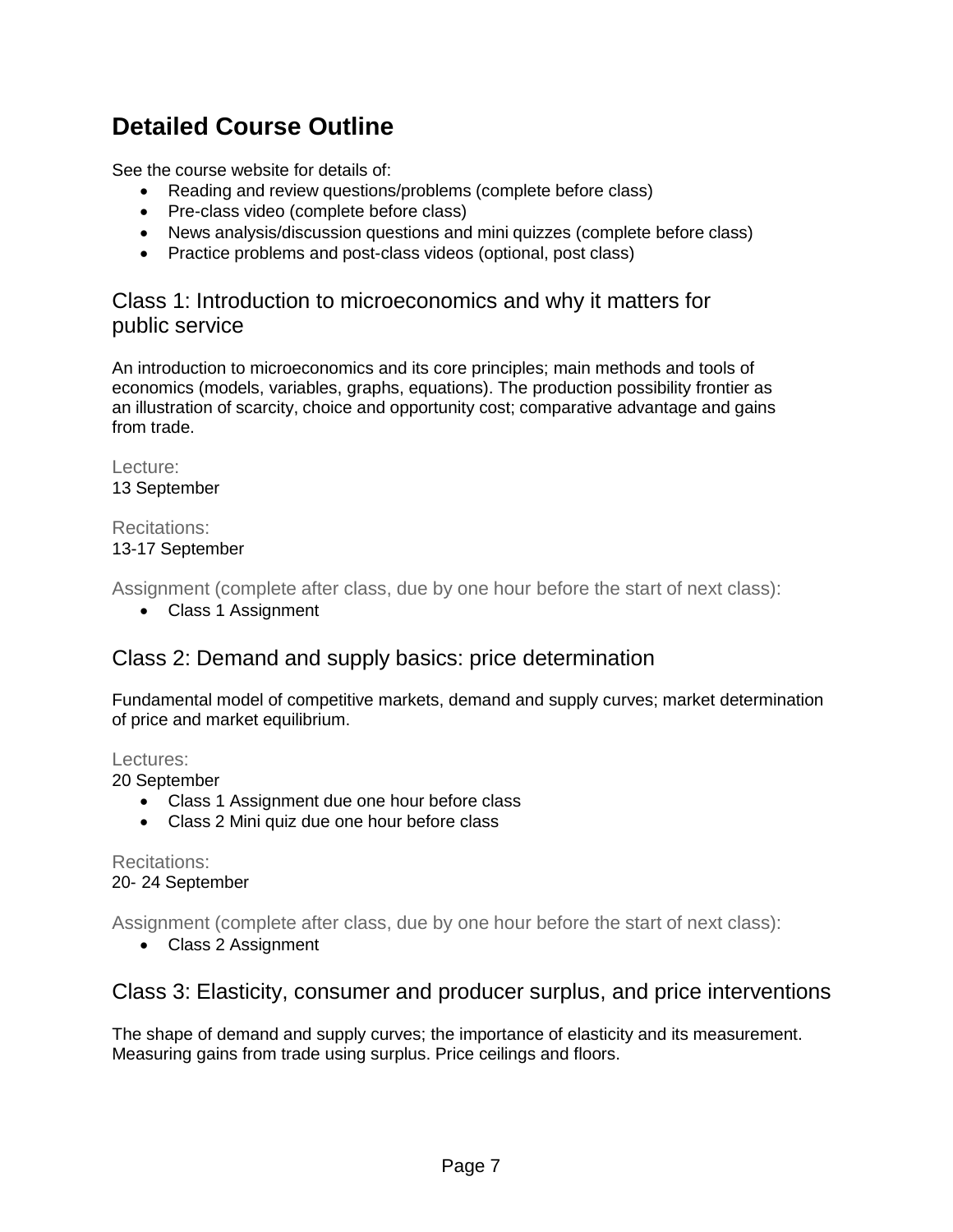#### Lectures:

27 September

- Class 2 Assignment due one hour before class
- Class 3 Mini quiz due one hour before class

Recitations: 27 September – 1 October

Assignment (complete after class, due by one hour before the start of next class):

• Class 3 Assignment

### Class 4: Policy interventions: taxes and subsidies

What happens when policy interventions interfere with supply or demand? Tax incidence, deadweight loss and efficiency.

Lectures:

4 October

- Class 3 Assignment due one hour before class
- Class 4 Mini quiz due one hour before class

#### Recitations:

#### 4 – 8 October

Assignment (complete after class, due by one hour before the start of next class):

• Class 4 Assignment

### Class 5: Production: framing decisions, costs, profits, competitive markets and supply

Decisions made by organizations that result in the supply of goods and services; implicit costs, opportunity costs and economic profit; production functions, cost functions; short-run versus long-run; profit maximization and output decisions of competitive firms.

Lectures:

\*12 October (Tuesday meets as a legislative Monday)

- Class 4 Assignment due one hour before class
- Class 5 Mini quiz due one hour before class

#### Recitations:

12 – 15 October

\*Note that Tuesday recitations do not meet this week due to Tuesday running as a legislative Monday. The Monday section will meet on Tuesday evening this week only.

Assignment (complete after class, due by one hour before the start of next class):

• Class 5 Assignment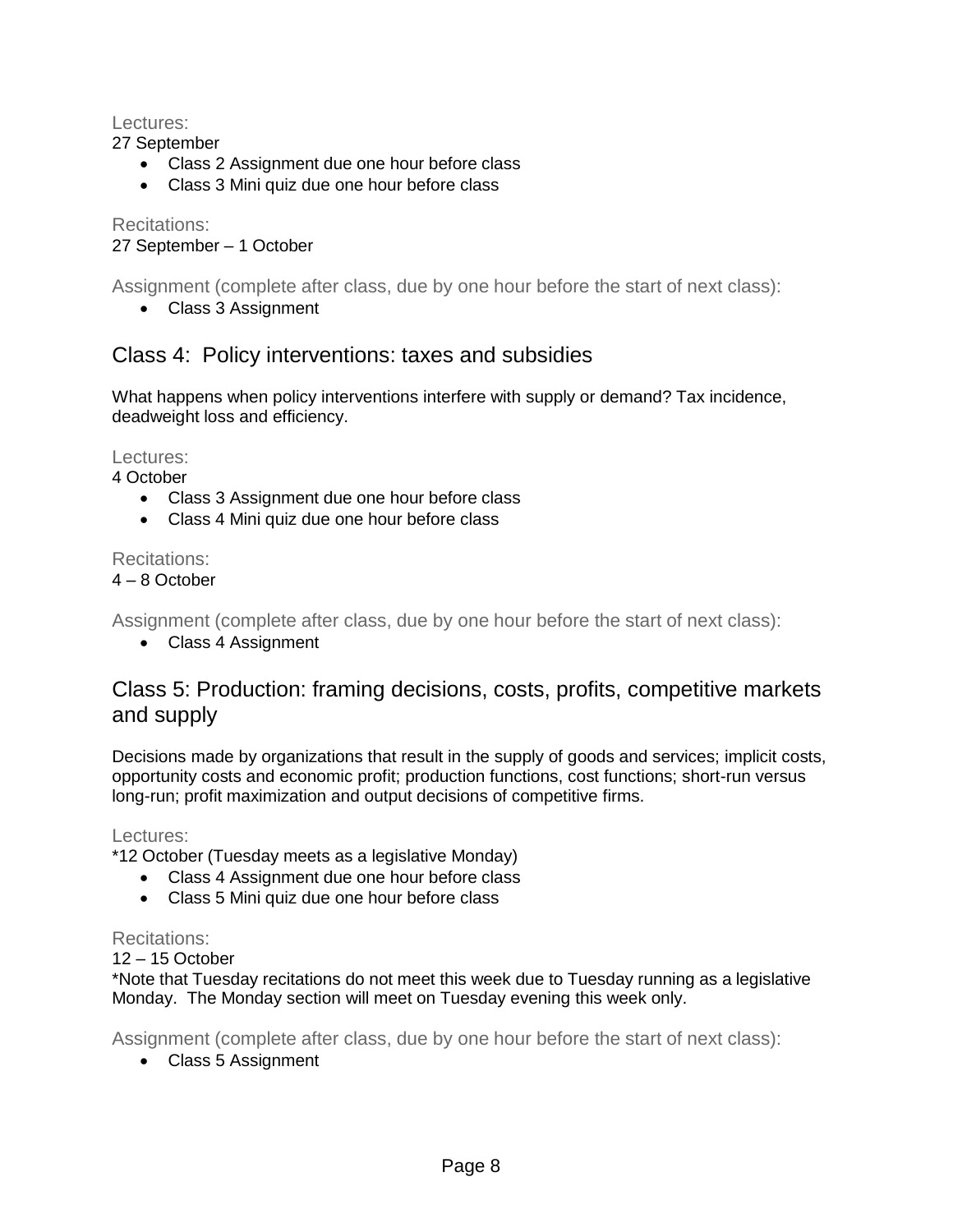# Class 6: Production (continued); International trade and tariffs

Market dynamics in the long run. International trade and tariffs. Review of economic applications.

Lectures:

18 October

- Class 5 Assignment due one hour before class
- Class 6 Mini quiz due one hour before class

Recitations: 18 – 22 October

### Class 7: Midterm examination (covers weeks 1-6)

#### **All exams are online; Note that class time is extended to two hours for the exam.**

Dates:

25 October

- Section 01: Monday 10:00am -12:00pm, **online,** Ingrid Gould Ellen
- Section 03: Monday 12:00-2:00pm, **online,** Kathy O'Regan
- Section 02: Monday 4:55-6:55pm, **online,** Erica Dixon
- Section 04: Monday 4:55-6:55pm, **online,** Kathy O'Regan
- Section 05: Monday 6:45-8:45pm, **online,** Erica Dixon
- Section 06: Monday 6:45-8:45pm, **online,** Matt Looney
- Section 07: Monday 6:45-8:45pm, **online,** Rebecca Kellogg

No recitations this week, 25 -29 October.

# Class 8: Consumer choice and decision-making

Rational decision-making for price-taking consumers; budget constraints, utility; income and substitution effects. Behavioral economics and choice architecture.

Lectures:

1 November

Class 8 Mini quiz due one hour before class

#### Recitations:

1 – 5 November

Assignment (complete after class, due by one hour before the start of next class):

• Class 8 Assignment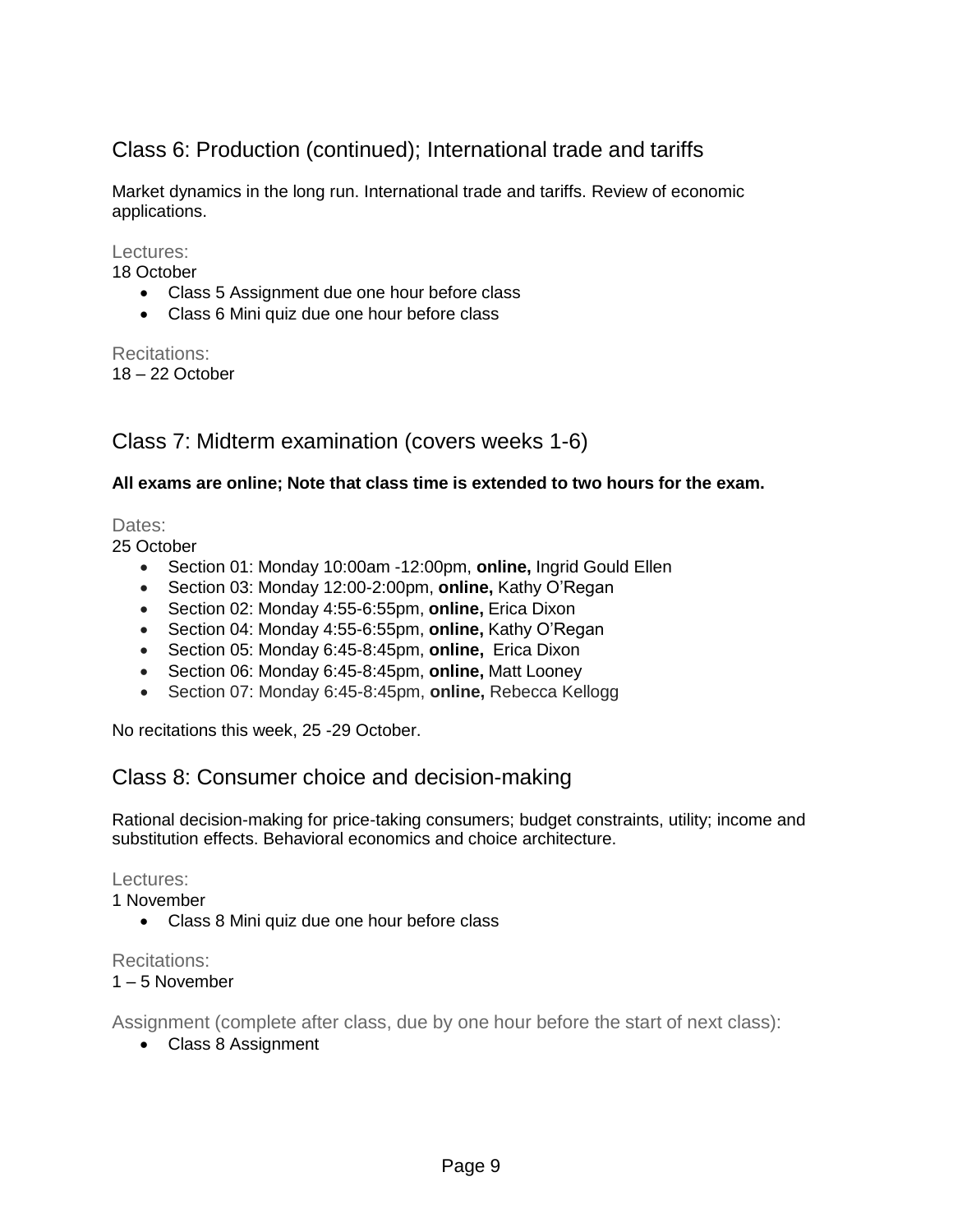# Class 9: Labor markets

Labor market demand and supply; marginal productivity; human capital theory; compensating differentials; labor market discrimination.

#### Lectures:

8 November

- Class 8 Assignment due one hour before class
- Class 9 Mini quiz due one hour before class

#### Recitations:

#### 8 – 12 November

Assignment (complete after class, due by one hour before the start of next class):

• Class 9 Assignment

# Class 10: Imperfect competition

Long run costs and returns to scale. Overview of market structures; monopoly; price discrimination; oligopoly.

#### Lectures:

15 November

- Class 9 Assignment due one hour before class
- Class 10 Mini quiz due one hour before class

Recitations: 15 – 19 November

Assignment (complete after class, due by one hour before the start of next class):

Class 10 Assignment

# Class 11: Game Theory and Strategic Behavior

Decision-making with interdependency, game theory, payoff matrices, decision trees. Auctions.

Lectures:

22 November

- Class 10 Assignment due one hour before class
- Class 11 Mini quiz due one hour before class

Recitations:

22 – 24 November

#### **No recitations on 25 – 26 November due to the Thanksgiving break.**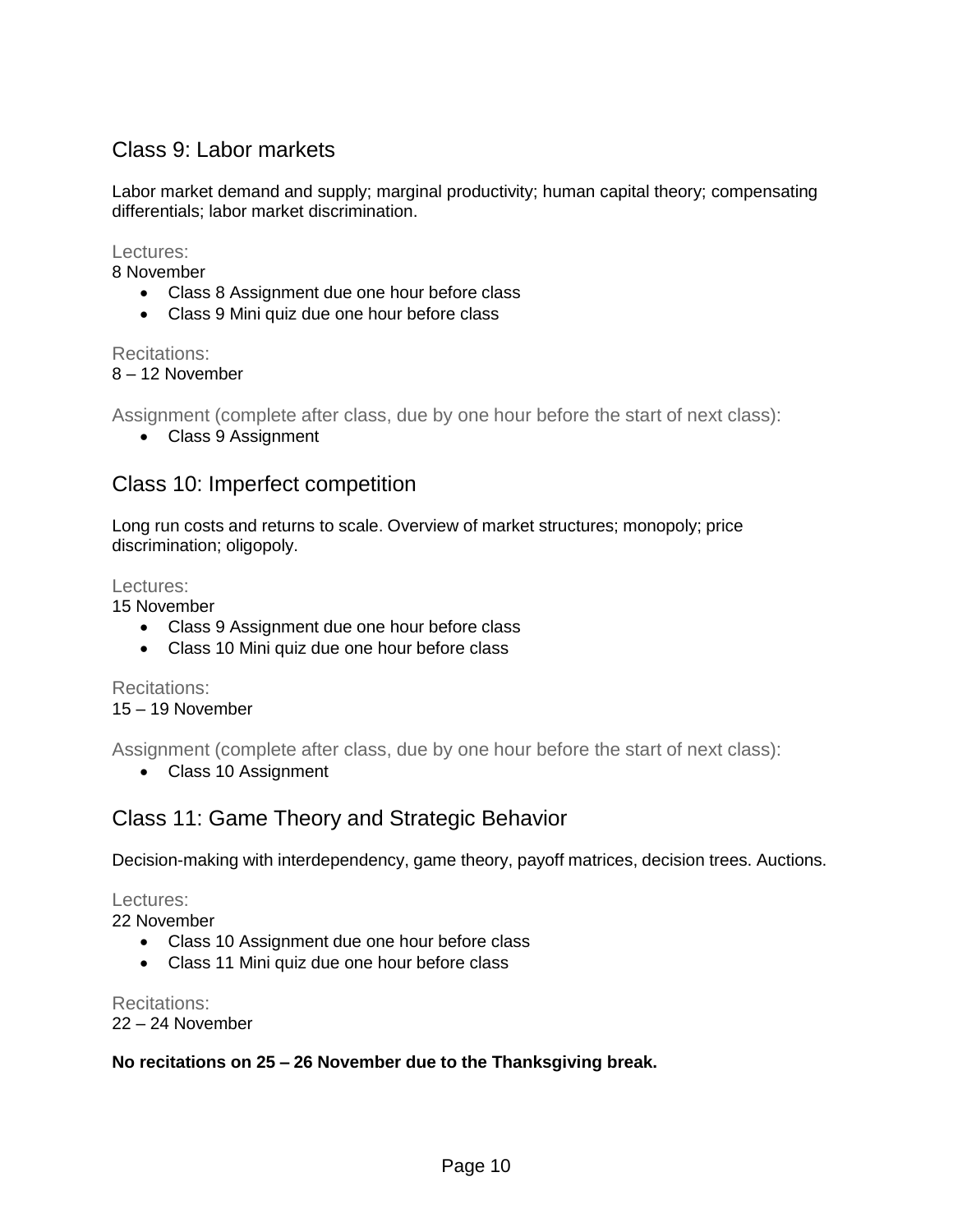Assignment (complete after class, due by one hour before the start of next class):

Class 11 Assignment

# Class 12: Asymmetric information and incentives

Asymmetric information; moral hazard and adverse selection in insurance markets and the workplace; principal-agent problems and incentives.

Lectures:

29 November

- Class 11 Assignment due one hour before class
- Class 12 Mini quiz due one hour before class

Recitations: 29 November – 3 December

Assignment (complete after class, due by one hour before the start of next class):

Class 12 Assignment

# Class 13: Externalities

Positive and negative externalities; remedies involving market incentives; role of property rights.

Lectures:

6 December

- Class 12 Assignment due one hour before class
- Class 13 Mini quiz due one hour before class

Recitations:

6 – 10 December

Assignment (complete after class, due by one hour before the start of next class):

Class 13 Assignment

# Class 14: Public goods; Review of economic applications

Public goods and common resources. Review of market failures and the role of public policy. Review of key lessons from the course.

#### Lectures:

13 December

- Class 13 Assignment due one hour before class
- Class 14 Mini quiz due one hour before class

Recitations: 13 – 17 December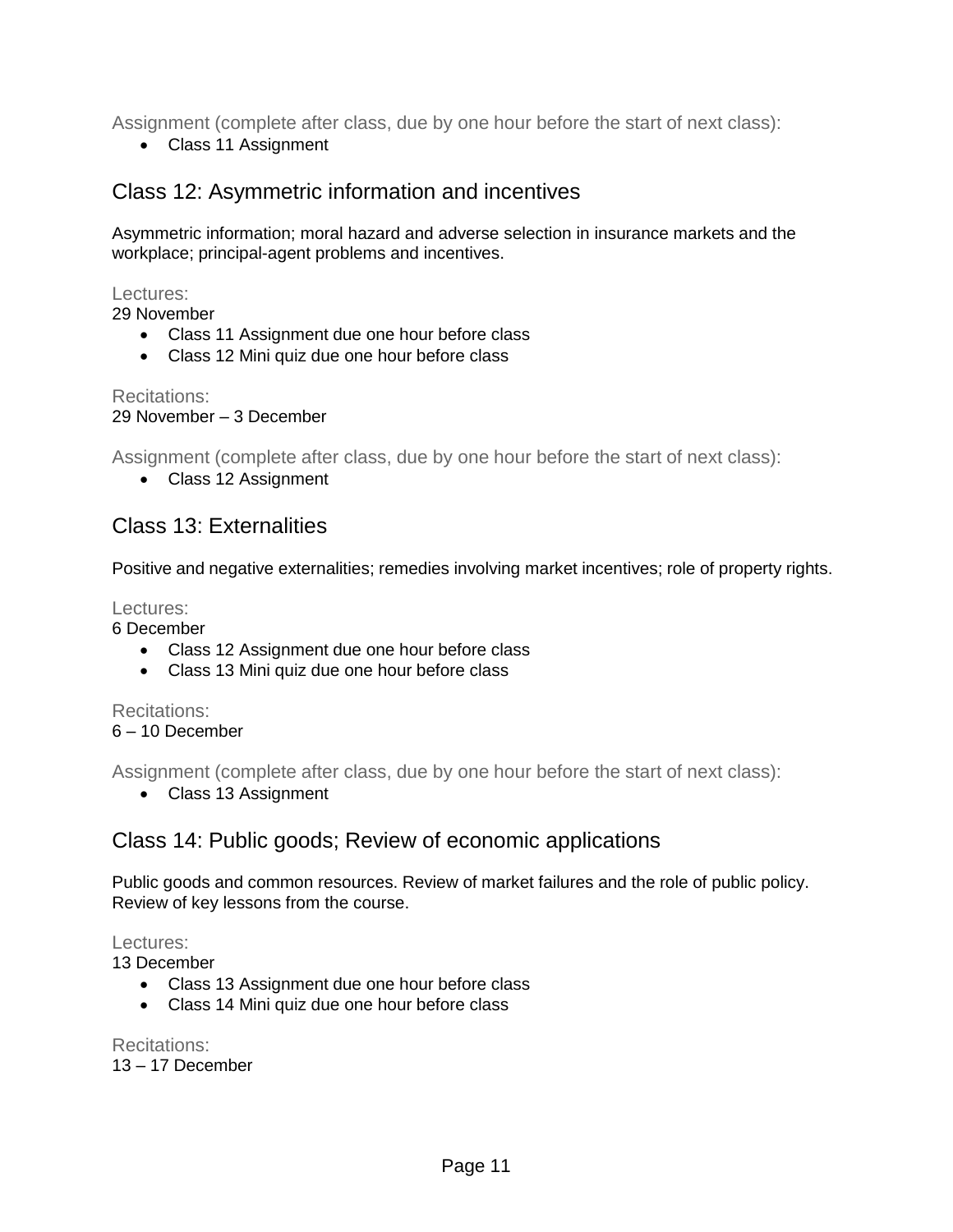# Class 15: Final examination (covers weeks 1-14)

#### **All exams are online; Note that class time is extended to two hours for the exam.**

Dates:

20 December

- Section 01: Monday 10:00am -12:00pm, **online,** Ingrid Gould Ellen
- Section 03: Monday 12:00-2:00pm, **online,** Kathy O'Regan
- Section 02: Monday 4:55-6:55pm, **online,** Erica Dixon
- Section 04: Monday 4:55-6:55pm, **online,** Kathy O'Regan
- Section 05: Monday 6:45-8:45pm, **online,** Erica Dixon
- Section 06: Monday 6:45-8:45pm, **online,** Matt Looney
- Section 07: Monday 6:45-8:45pm, **online,** Rebecca Kellogg